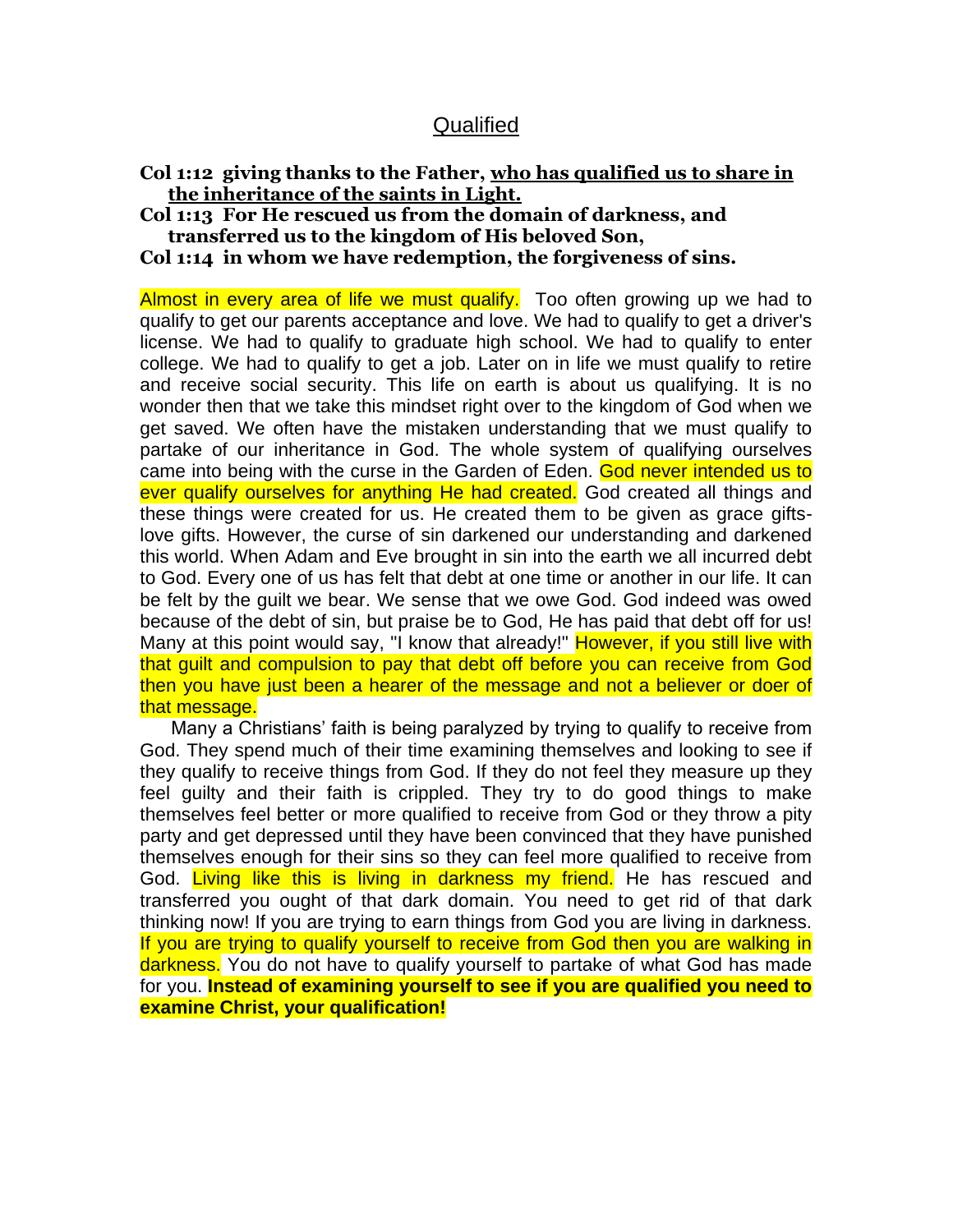## **Lev 21:17 "Give the following instructions to Aaron: In all future generations, none of your descendants who has any defect will qualify to offer food to his God.**

Trying to qualify to receive from God is tantamount to trying to offer food to God. We are tying to pay God off and earn the right to get what we need or want from Him. If we have any defect in our lives we cannot qualify to offer food to God. We don't qualify! It is important to note that when someone sinned in the Old Testament, they had to bring a sacrificial animal that would die for that sin. This animal had to be without blemish. It had to qualify to pay the price for you sin. When someone brought their animal for sacrifice, the priest did not spend one minute examining the person who brought the animal for their qualifications. The priest spent no time looking for any worthiness in the sinner who brought the lamb. **Instead the priest spent a significant amount of time looking over and examining the sacrifice to make sure it qualified. My friend, when you come to God, He spends NO time examining you for your qualifications to receive from Him. He is examining your sacrifice.** He is beholding the blood of Christ shed for you on the His mercy seat. He looks to His spotless Son given for you. He looks at your true qualification which is Christ Himself! If you look in at yourself when asking things from God faith will flee, but if you will but look to the Christ, faith will arise and you are assured to receive!

 Have you ever asked yourself, "How then can I repay God for all the good things He has done for me? Surely I must do something to pay Him back for what He has done." Many have this mindset and say something like this- "Since God died for me at least I can do to pay Him back is living for Him." This is deception my friend. You cannot pay God back. **We live for Him because He gave us a new heart that wants and needs to live for Him.** David in the Old Testament knew the feeling of wanting to pay God back for what He had done for him.

## **Psa 116:12 What shall I render unto the LORD** *for* **all his benefits toward me?**

#### **Psa 116:13 I will take the cup of salvation, and call upon the name of the LORD.**

David asked, "What shall I render back to the Lord for all His benefits towards me? David came to learn what we must learn in our lives. He learned that the only way to glorify God for what He has done is to partake of what He has provided. This means to humble ourselves and in simple faith take the cup of salvation that was poured for us and simply drink it. No qualifying, no begging, no earning, no looking inward to find worthiness. Just drink the cup that God offers to you. This brings great glory to the One who died to give us salvation. It is honoring His sacrifice!

 God has already qualified you to partake of everything in your inheritance. Christ has died and you are the heir! He has qualified you. If sin is bugging your conscience today, then by all means confess it to God. When we do not confess our sins to God when we sin it causes our conscience to be defiled. Without a clear conscience we have no confidence towards God. However, being sin